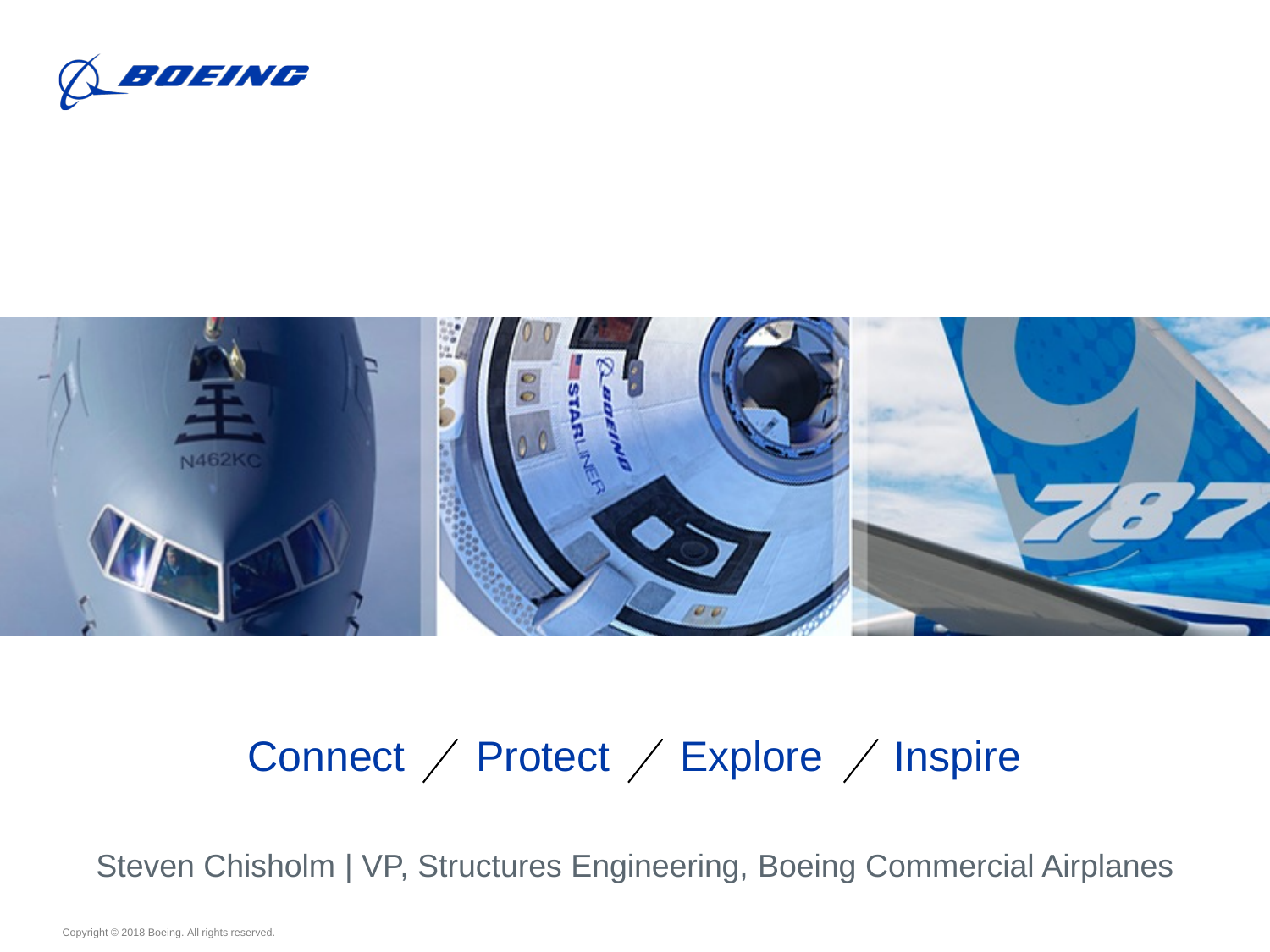## **HISTORY** / The First 100 Years





Boeing Airplane Co. 1916 Douglas Aircraft Co. 1921 Stearman Aircraft Co. 1927



North American Aviation Inc. 1935

Piasecki Helicopter 1940

MSDONNELL *Lincraft* Corpor









Rockwell International 1968 The Boeing Company today

#### A heritage that mirrors the history of flight

**McDonnell Aircraft** Corp. 1945

**Hughes Space and** 

Communications 1948 Corp. 1967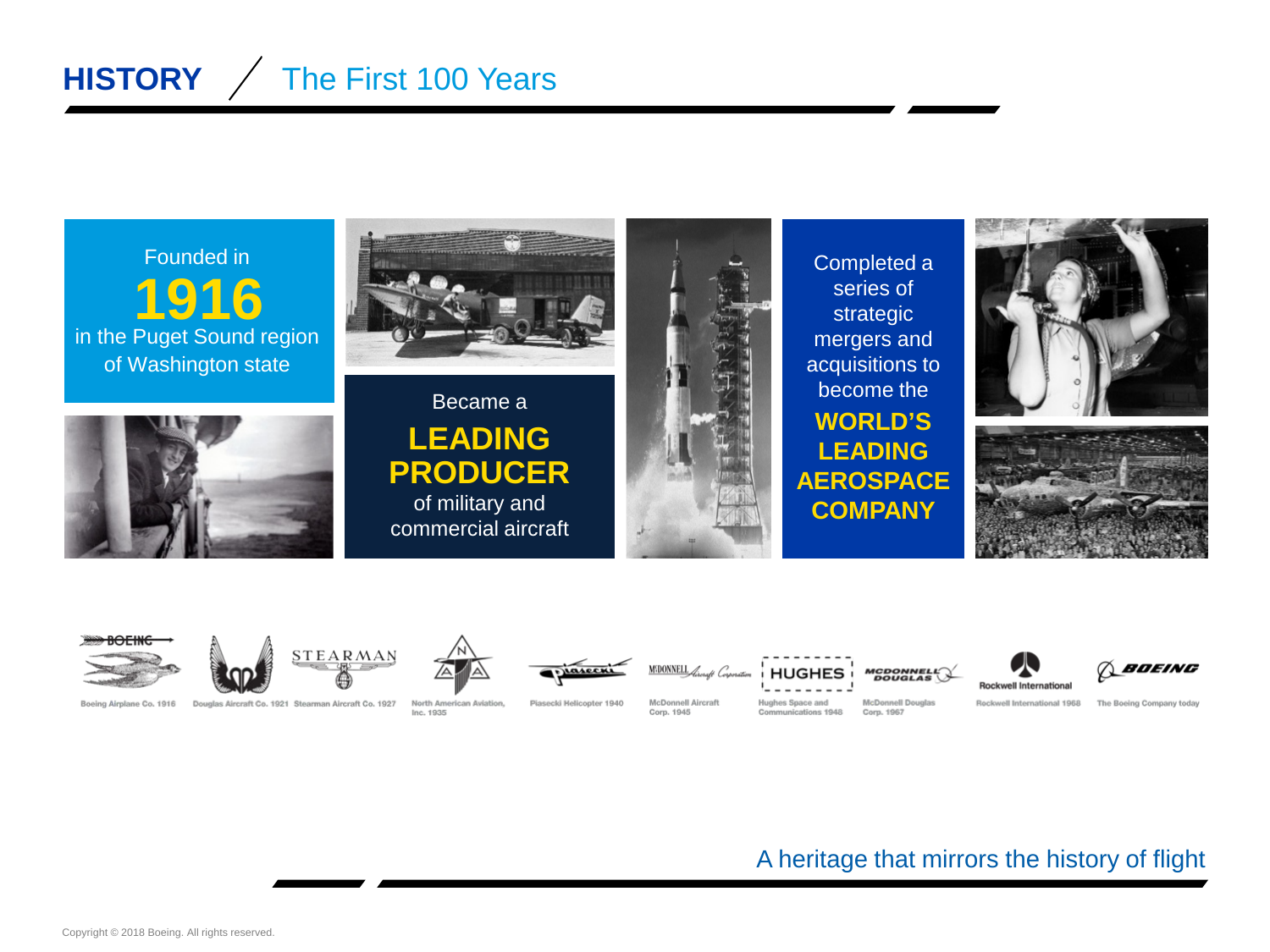## **WHAT WE DO TODAY** The Next 100 Years





Financing solutions focused on customer requirements



World's largest manufacturer of military aircraft and satellites and major service provider to NASA

Large-scale systems integration, networking technology and solutions provider



business focused on the needs of global defense, space and commercial customers





#### Connect and protect people globally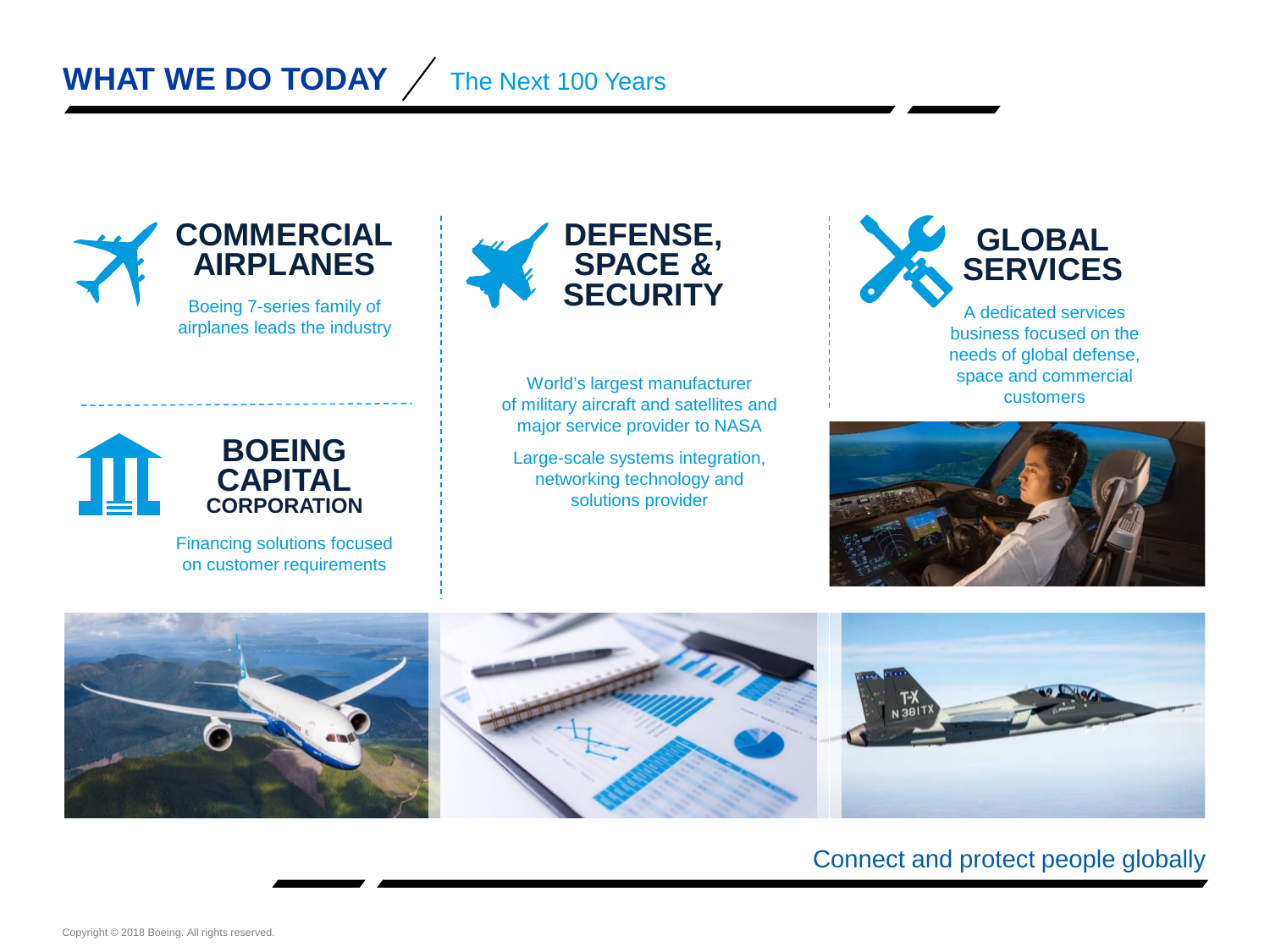

**PURPOSE AND MISSION** 

### **Connect, Protect, Explore and Inspire the World** through Aerospace Innovation

**ASPIRATION** 

Best in Aerospace and Enduring Global Industrial Champion

| <b>ENTERPRISE STRATEGY</b>                 |                            |                                                            |
|--------------------------------------------|----------------------------|------------------------------------------------------------|
| Operate as One Boeing                      | Build Strength on Strength | Sharpen and Accelerate to Win                              |
| <b>2025 GOALS</b>                          | <b>ENDURING VALUES</b>     | <b>BOEING BEHAVIORS</b>                                    |
| Market Leadership                          | Integrity                  | Lead with courage and passion                              |
| Top-quartile Performance and Returns       | Quality                    | Make customer priorities our own                           |
| Growth Fueled by Productivity              | Safety                     | Invest in our team and empower each other                  |
| Design, Manufacturing, Services Excellence | Diversity and Inclusion    | Win with speed, agility and scale                          |
| Accelerated Innovation                     | <b>Trust and Respect</b>   | Collaborate with candor and honesty                        |
| Global Scale and Depth                     | Corporate Citizenship      | Reach higher, embrace change and learn from failure        |
| Best Team, Talent and Leaders              | <b>Stakeholder Success</b> | Deliver results with excellence - Live the Enduring Values |
| <b>Top Corporate Citizen</b>               |                            |                                                            |

**BUSINESS IMPERATIVE** 

Deliver Superior Value to Customers, Employees, Shareholders, Communities and Partners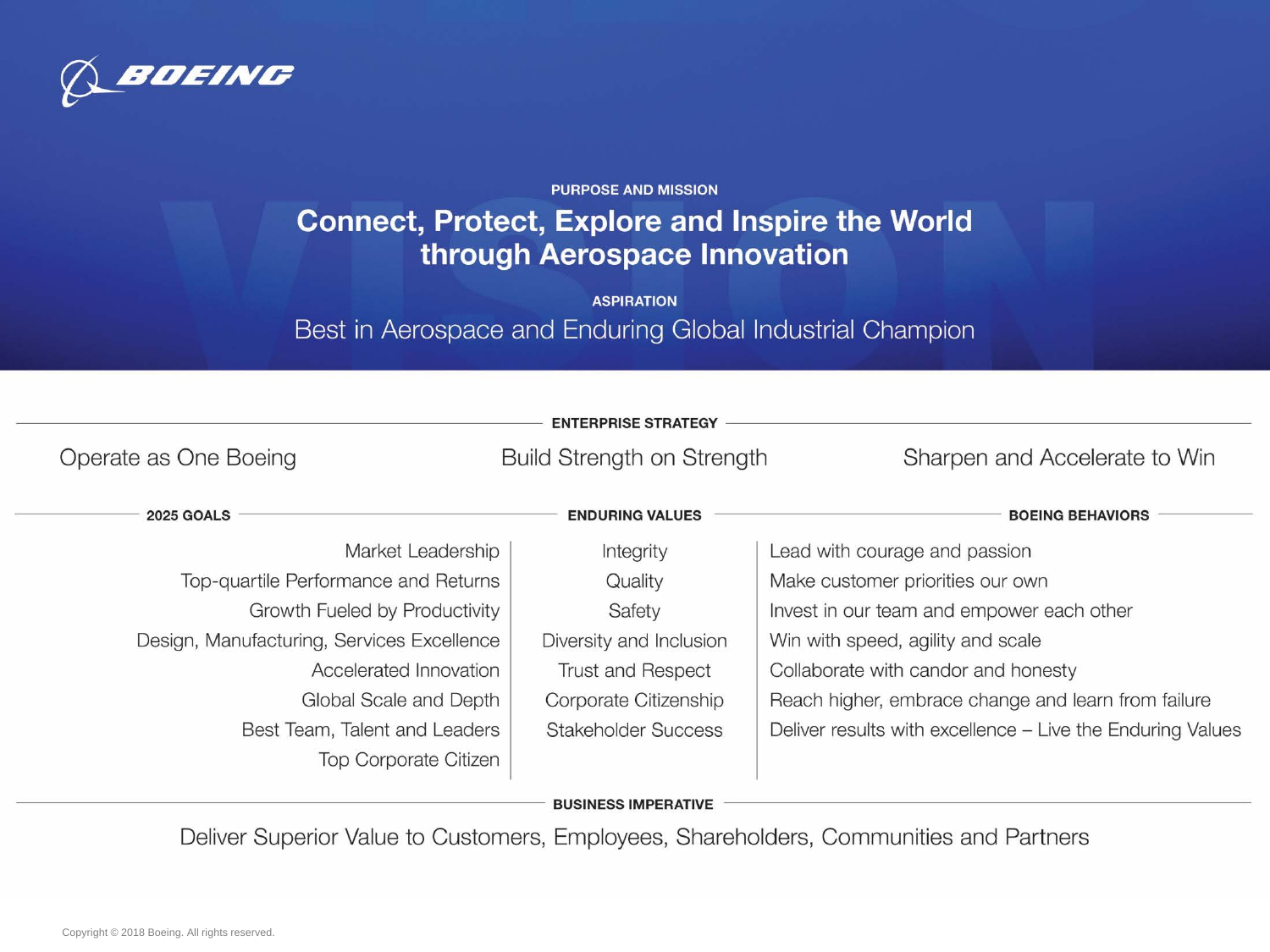## **MAJOR BUSINESS** / Commercial Airplanes



Offers a family of airplanes and a broad portfolio of aviation services for passenger and cargo carriers worldwide

## Headquartered in the **PUGET SOUND**

region of Washington state<br>with operations in



### **60,000 BOEING EMPLOYEES** Approximately



Boeing airplanes represent about half of the world's fleet, with more than **10,000 jetliners** in service



of sales (by value) are to customers outside the United States



The industry's source for customer-focused solutions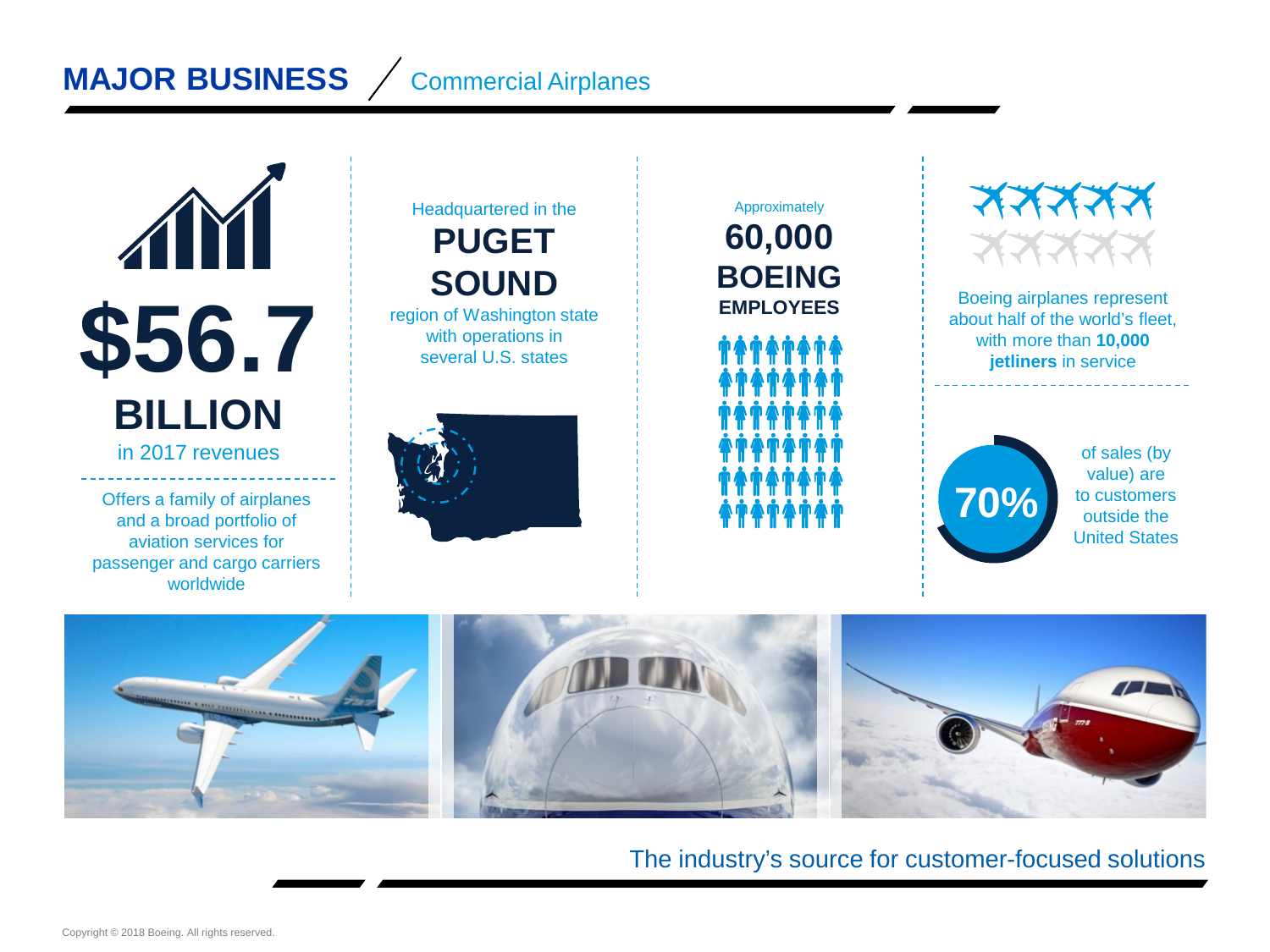# **Skills & Attributes**

*Enabling our Future Successes*